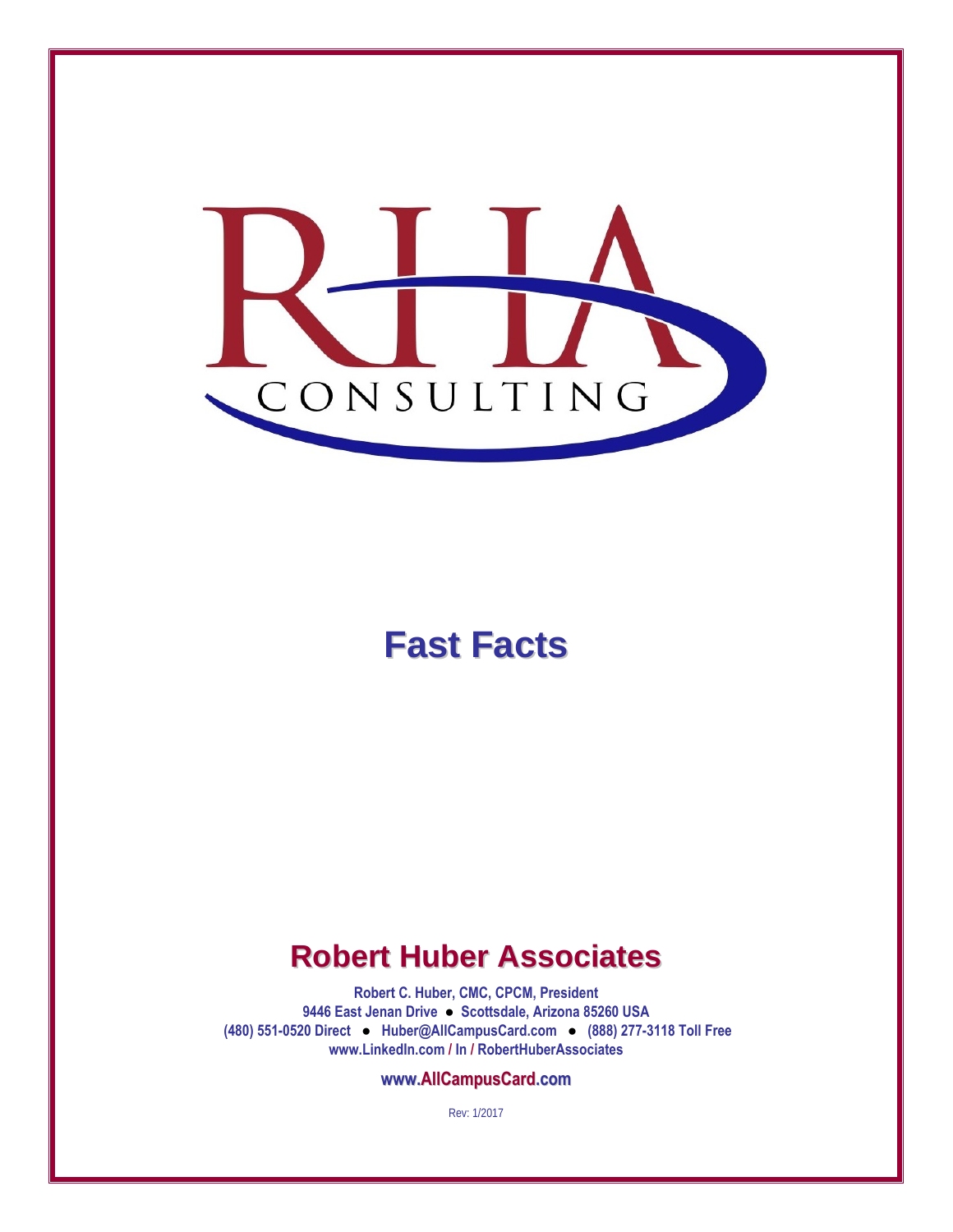



#### **Since 1991, Robert Huber Associates Has Assisted Over 200 Institutions With All Aspects of Campus Card Systems.**

#### **Our Vendor-Independent Business Consultancy Strives to Assist Colleges and Universities:**

- **● To Operate More Efficiently**
- **● To Resolve Business Challenges**
- **● To Maximize Strategic Business Opportunities**



# **Robert Huber Associates**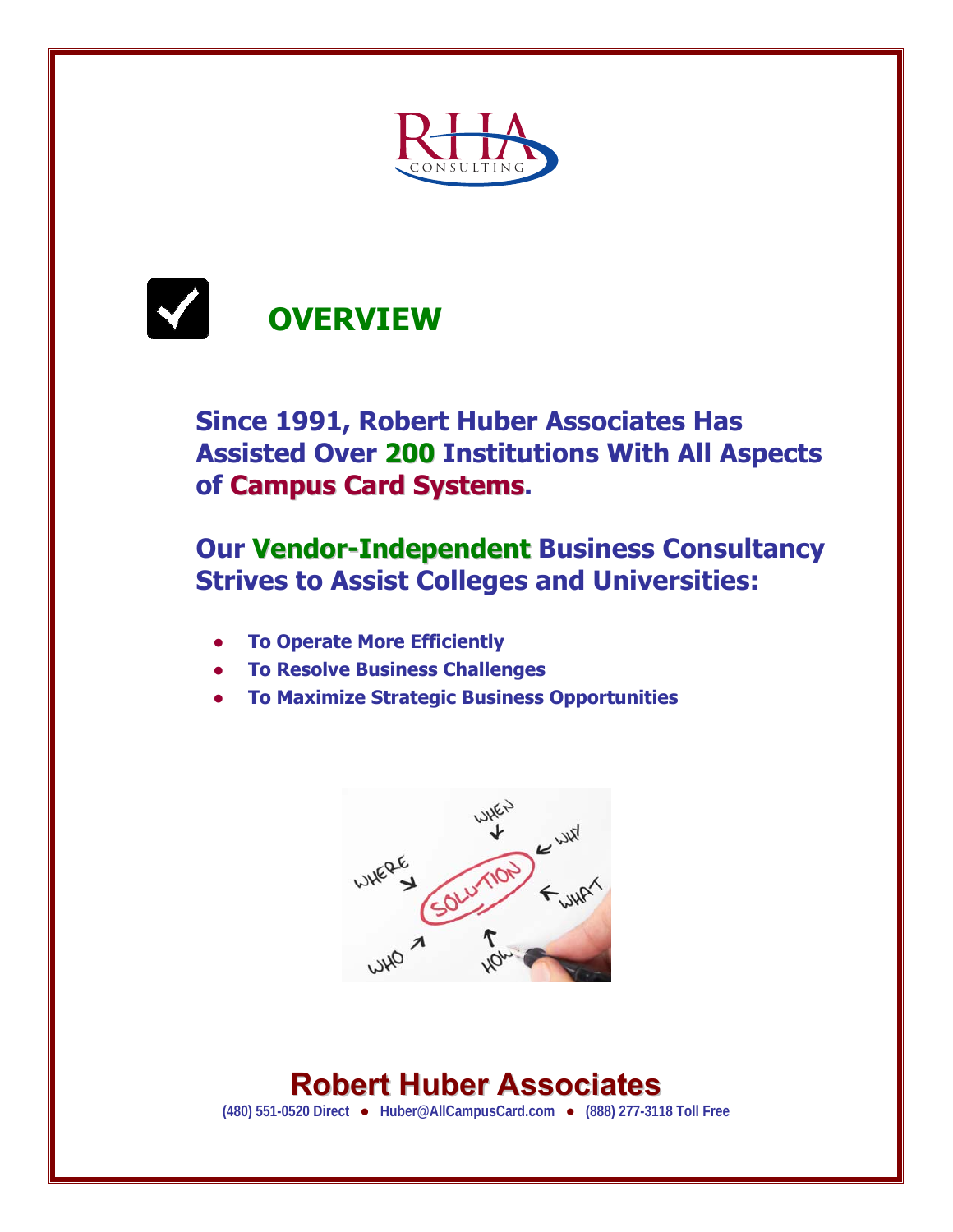

# **Consulting Clients**

Aramark Corporation Arizona State University Baldwin-Wallace University Bowdoin College Brandeis University Cal State University (Fresno) Case Western Reserve Univ Central Wyoming College Chadron State University Clemson University College of William and Mary Colleges of the Fenway™ Colorado State University Connecticut College Cornell University Delta State University DePaul University Duke University East Stroudsburg University Emmanuel College Emory University Fairview College (CAN) Ferris State University Fort Lewis College Franciscan Univ (Steubenville) George Mason University Georgia College Georgia Institute of Technology Hamline University Harvard University Indiana University JanCo (dba Burger King®) Lesley University Loyola College in Maryland Maricopa Community Colleges

Marriott Corporation Mass College of Art Mass College of Pharmacy Mesa Community College Metavante Corporation Miami University (Ohio) Missouri Southern State Univ Mount Holyoke College New Jersey City University Northern Virginia Comm College Pacific Lutheran University PaperClip Communications Paradise Valley Comm College Penn State University System Phillips Academy (Andover) Pittsburg State University Purdue University System Purdue Univ (Fort Wayne) Purdue Univ (West Lafayette) Queens College Robert Morris University Salem State University Sallie Mae Secure Medical Scottsdale Community College Seton Hall University Simmons College Sodexo Corporation Springfield Tech Comm College SUNY College at Old Westbury Syracuse University Temple University Texas A&M University Thomas Jefferson Univ Thomas Jefferson Univ Hospitals Towson State University Univ of Alberta (CAN) Univ of Arkansas Univ of Baltimore Univ of California (Los Angeles) Univ of California (San Diego) Univ of Chicago Univ of Delaware Univ of Kansas Medical Center Univ of Massachusetts (Amherst) Univ of Miami (Florida) Univ of Minnesota (Duluth) Univ of Minnesota (Twin Cities) Univ of N Carolina (Chapel Hill) Univ of N Carolina (Wilmington) Univ of North Florida Univ of Oklahoma Univ of Pittsburgh Univ of South Carolina Univ of Southern California Univ of Texas (Arlington) Univ of Texas (Austin) Univ of Texas (San Antonio) Univ of Utah Univ of Vermont Virginia Commonwealth Univ Univ of Wisconsin (Stout) Washburn University Washington Univ in St. Louis Wentworth Institute of Tech Western Conn State University Wheelock College Winthrop University Xavier University of Louisiana

#### **Robert Huber Associates**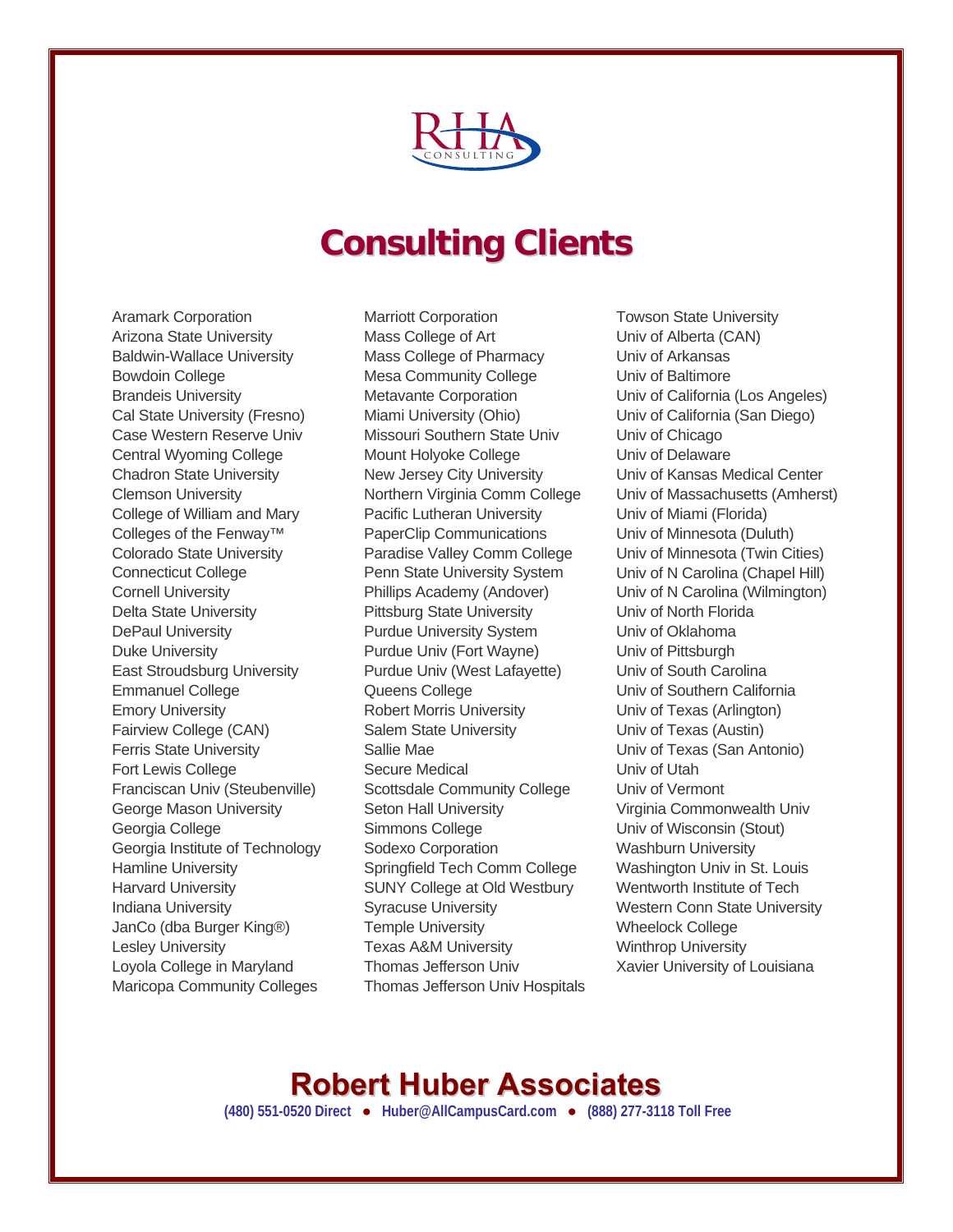

# **Company Overview**

#### **Our Business**

Robert Huber Associates is the only **Vendor-Independent** Business Consultancy that has served Higher Education Institutions for 25 years in North America with Strategic Planning Business Consulting Services and specializes in all aspects of **Campus Card Systems**.

#### **Our Client Goals**

- **Operate More Efficiently**
- **Resolve Business Challenges**
- **Maximize Strategic Business Opportunities**

#### **Strategic Focus**

- **Business Assessments**
- **Enterprise System Implementations**
- Campus Card & Auxiliary Business Systems

#### **Professional Services**

- 
- 
- 
- Strategic Planning **and Strategic Planning Company •** Request For Proposal Development (RFP)
- Business Assessments **All and Accept Assessments •** Impartial Vendor Evaluation Strategies
- Technology Migration 
Professional Vendor Negotiations
Professional Vendor Negotiations

#### **Qualifications**

- **Vendor-Independent** Business Consultants (Board Certified)
- Founded by Entrepreneur Robert C. Huber, CMC, CPCM (1991)
- Pioneered "**All-Campus Card**" Single 4-Year, Multi-App Card (1985)
- Developed One-Stop Shopping "Campus Card Service Centers"
- Assisted 200 Clients (Education, Healthcare, Restaurants, Corporate)
- Publisher of the International "**Campus Card Industry Business Forecast**"

#### **Vendor Independence**

- We Have NO Financial Ties With Any Card Industry System Vendors
- We DO NOT Recommend Specific Vendors Or Vendor Systems To Clients

#### **Robert Huber Associates**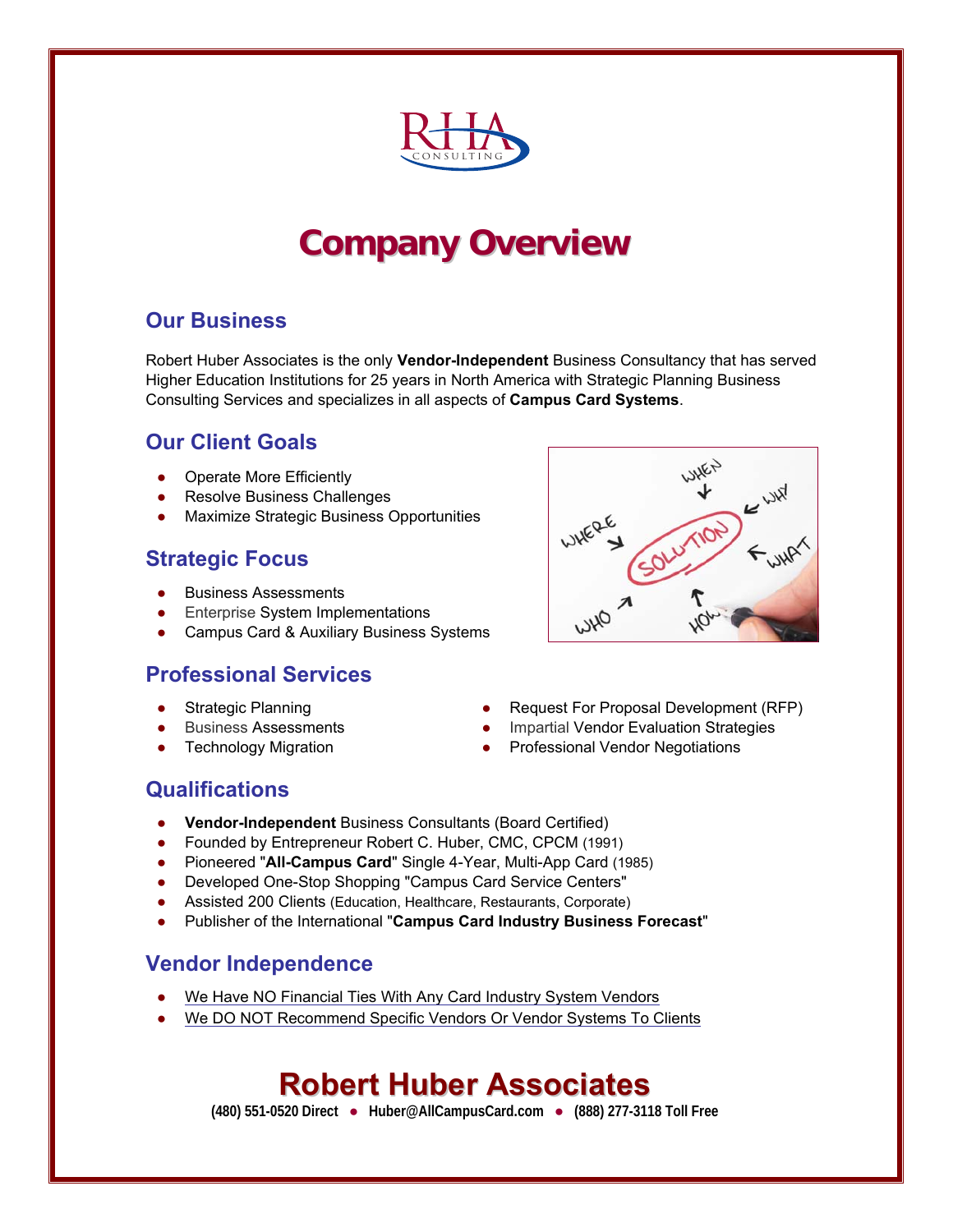

# **Professional Services**



#### **Site Assessments**

Professional Vendor-Independent Program, Technical & Operations Infrastructure Analysis, Customer Service Observations, Campus Interviews, Program Effectiveness, New Revenue Opportunities.



#### **Strategic Planning**

Business Process Planning, Fiscal Projections, Revenue & Savings Opportunities, Project Phases, Industry & Card Systems Education, Migration & Marketing Strategies, Expert Recommendations.



#### **System Implementations**

Project Organization, Impartial Project Oversight, Mission Focus, Business Priorities, Unlimited Project Guidance, Master Project Schedule, Weekly Project Follow-up, Site Preparation Guidance.



#### **RFP Development**

Customized Professional & Strategic RFP Document Development, Infrastructure Appendices, Industry Education, Vendor Evaluation Strategies, Campus Procurement Office Coordination.



#### **Vendor Evaluations**

Proven Vendor Evaluation Process (4-Step), Strategic Vendor Evaluation Guidance, Vendor Proposal & Site Reference Review Strategies, Vendor Presentations Coordination & Oversight.



#### **Vendor Negotiations**

Principled Strategic Agreement Process, Best & Final Offer (BAFO) Process, RFP Exceptions Negotiations, Vendor Backchannel Communications, BATNA Strategies, Site Preparation Planning.

### **R Robert Huber Associates**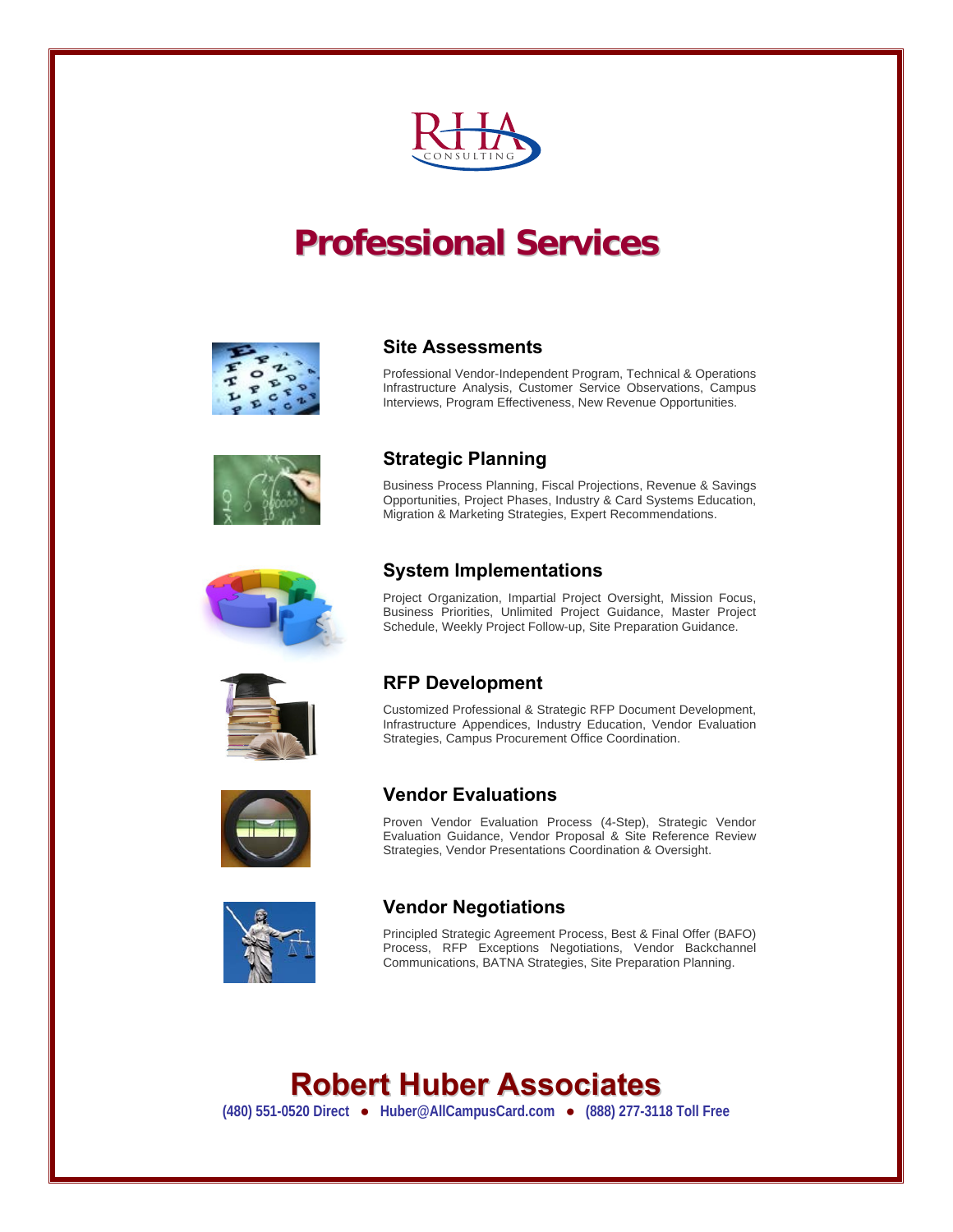

### **Consultants**



#### **Robert C. Huber, CMC, CPCM**

**Certified Business Management Consultant President & Senior Consultant** 

Robert Huber has been a lifelong entrepreneur and visionary with a passion for business and exceptional customer service. After opening 50 national restaurants, he has transformed the Campus Card Industry over 30 years.

In 1985, he developed the revolutionary "**All-Campus Card**" (single 4-year multi-application card) and introduced centralized **Campus Card Customer Service Centers** ("One-Stop Shopping") – since implemented by thousands of colleges, universities, hospitals and corporations worldwide.

Mr. Huber, a dual Certified Business Consultant, is a Card Technology Expert, Business Negotiations Instructor, Business Startup Specialist, Hall of Fame Honoree, News Media Resource, National Conference Speaker and Publisher of the international "**Campus Card Business Forecast**".







Mr. Summers, a former law enforcement officer, is a certified Professional Security Consultant who specializes in Campus Safety, High Security and Electronic Security Assessments. He is a renowned International Security Expert in Crime Prevention Through Environmental Design (**CPTED**).

Robert is a nationally respected Strategic Security Professional for colleges, universities, K-12 public school districts, state and federal government facilities, television productions, entertainment personalities and private estates. His impressive portfolio includes the protection of state, federal and **U.S. National Landmarks** and several **U.S. Presidential Libraries**.

### **Robert Huber Associates**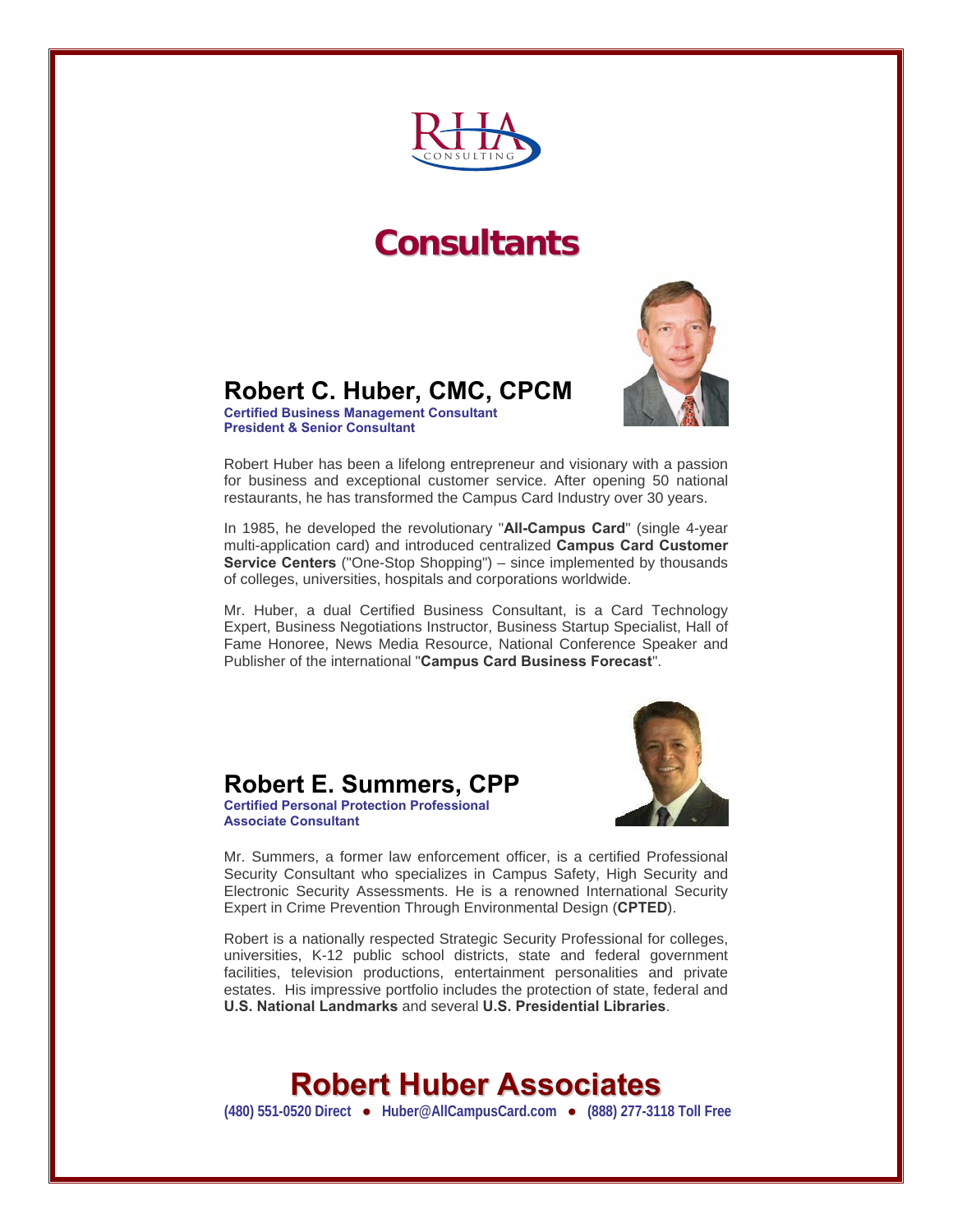# **Industry Milestones**



**"I Dream of Things That Never Were, and Say ... Why Not?"**  Robert F. Kennedy

**Robert C. Huber, CMC, CPCM**, has been an industry pioneer, historian, forecaster, media resource, and campus card industry leader since 1982 and directly responsible for many campus card industry milestones and innovations including:

| 1982 | Introduced first campus cards with ABA single High Coercivity (HiCo) magnetic stripes<br>(non-erasable) at the University of Wisconsin - Stout (WI) and University of Utah (UT). |
|------|----------------------------------------------------------------------------------------------------------------------------------------------------------------------------------|
| 1984 | Implemented first Campus Card System with "Guaranteed 3-Second Response Time"<br>- a revolutionary technological achievement reducing transactions 15-30 seconds each.           |
| 1985 | Implemented Largest Food Service Campus Card System in North America at Duke<br>University (NC).                                                                                 |
| 1985 | Developed the "All-Campus Card" concept at Duke University (i.e., Single 4-Year<br>Credential, Multiple Accounts, Multi-Applications, Single HiCo Magnetic Stripe).              |
| 1986 | Introduced first "Guaranteed 4-Year Photo All-Campus Cards" in North America<br>designed to be more durable and eliminate traditional annual campus card issuance.               |
| 1989 | Implemented Largest Campus Card Door Access & Alarm Monitoring System in<br>North America at The Pennsylvania State University (PA).                                             |
| 1990 | Implemented First Campus Smart Card System (contact chip cards) at Queens<br>College (NC), Hamline University (MN) and Loyola College in Maryland (MD).                          |
| 1991 | Founded Robert Huber Associates as first international dual-board certified "vendor<br>independent" campus card business consultancy.                                            |
| 1992 | Conducted first NACUFS Campus Card Workshop (Fort Collins, CO) for the National<br>Association of College & University Food Services.                                            |
| 1993 | Conducted first NACAS Campus Card Workshop (Atlanta, GA) for the National<br>Association of College Auxiliary Services.                                                          |



Robert Huber Associates **WALLOCAL COMPUTER WWW.AllCampusCard.com**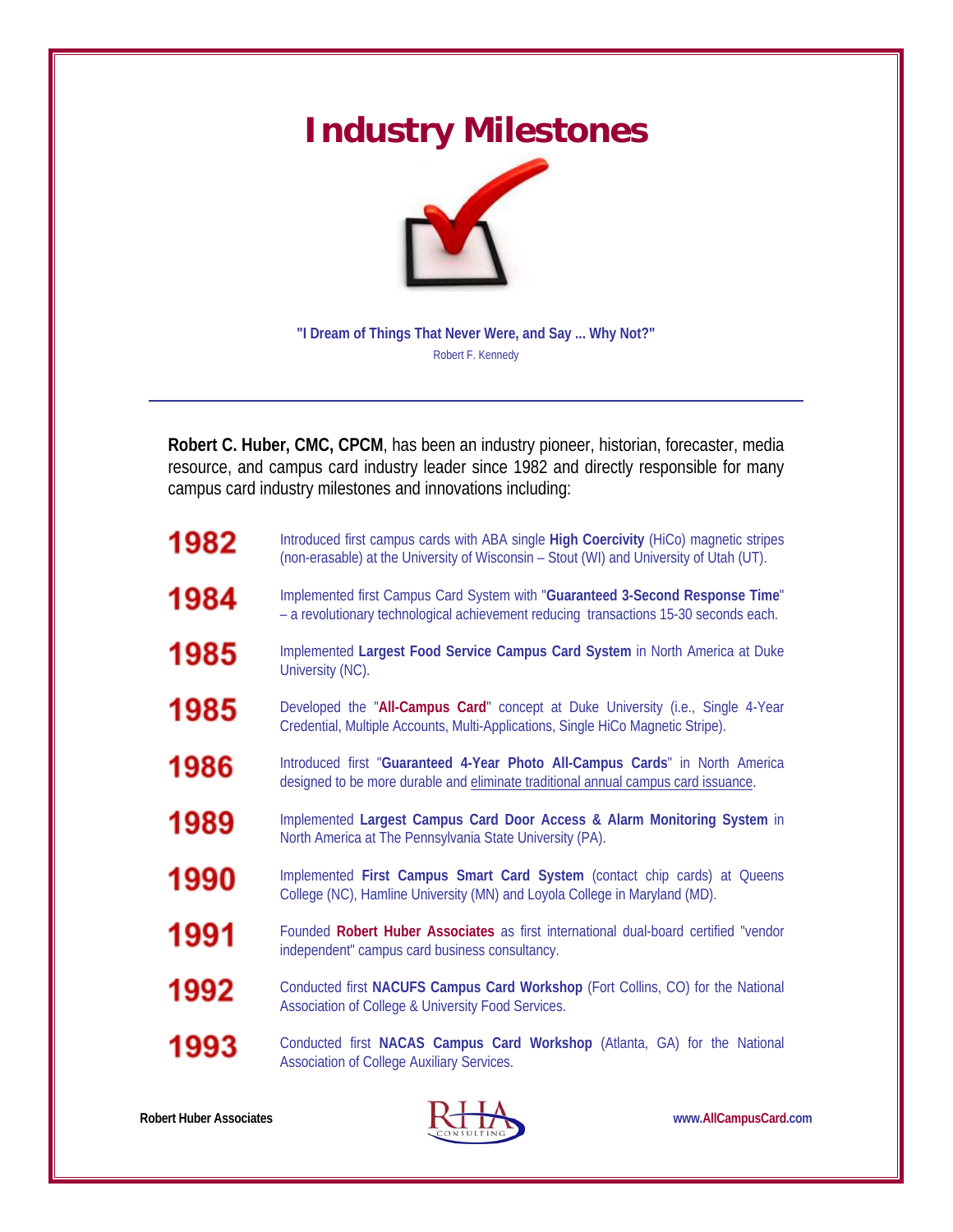# **Industry Milestones**



**"I Dream of Things That Never Were, and Say ... Why Not?"**  Robert F. Kennedy

| 1993 | Conducted first International Campus Card Presentation (Washington, D.C.) for the<br>CardTech / SecurTech International Exposition.                                                                                                                      |
|------|----------------------------------------------------------------------------------------------------------------------------------------------------------------------------------------------------------------------------------------------------------|
| 1994 | Charter member of the National Association of Campus Card Users (NACCU) and<br>attended the 1st NACCU Annual Conference (La Jolla, CA).                                                                                                                  |
| 1995 | Conducted first CACUBO Campus Card Presentation (Quebec, CAN) for the Canadian<br><b>Business Officers Association.</b>                                                                                                                                  |
| 1996 | Conducted first CapCard Campus Card Workshop (Las Vegas, NV) for the association<br>of campus credit unions.                                                                                                                                             |
| 1996 | Published first international "Campus Card Industry Forecast" posted globally on<br>www.AllCampusCard.com by Robert Huber Associates (Scottsdale, AZ USA).                                                                                               |
| 2005 | Developed strategic plan for the Colleges of the Fenway™ (Boston, MA), the first<br>academic consortium of independent IHEs to simultaneously launch their new Fenway<br>Card™ which was accepted on all COF campuses (6) and at nearby local merchants. |
| 2008 | Developed and produced the mobile "Campus Card History Museum" to commemorate<br>the NACCU 15th Anniversary (Las Vegas, NV).                                                                                                                             |
| 2009 | Implemented the First Campus-Wide All Smart Card Campus at Missouri Southern<br>State University (MO).                                                                                                                                                   |
| 2011 | Negotiated the Largest Campus Card System in North America at Miami University<br>$(OH)$ .                                                                                                                                                               |
| 2012 | Conducted first UBTech Campus Card Presentation that was televised "live"<br>worldwide at first UBTech2012 (Las Vegas, NV).                                                                                                                              |
| 2014 | Developed the virtual "Campus Card History Museum" - including the "Campus Card<br>Timeline" - including photos, articles and videos at www.AllCampusCard.com.                                                                                           |



Robert Huber Associates **WALLOCAL COMPUTER WWW.AllCampusCard.com**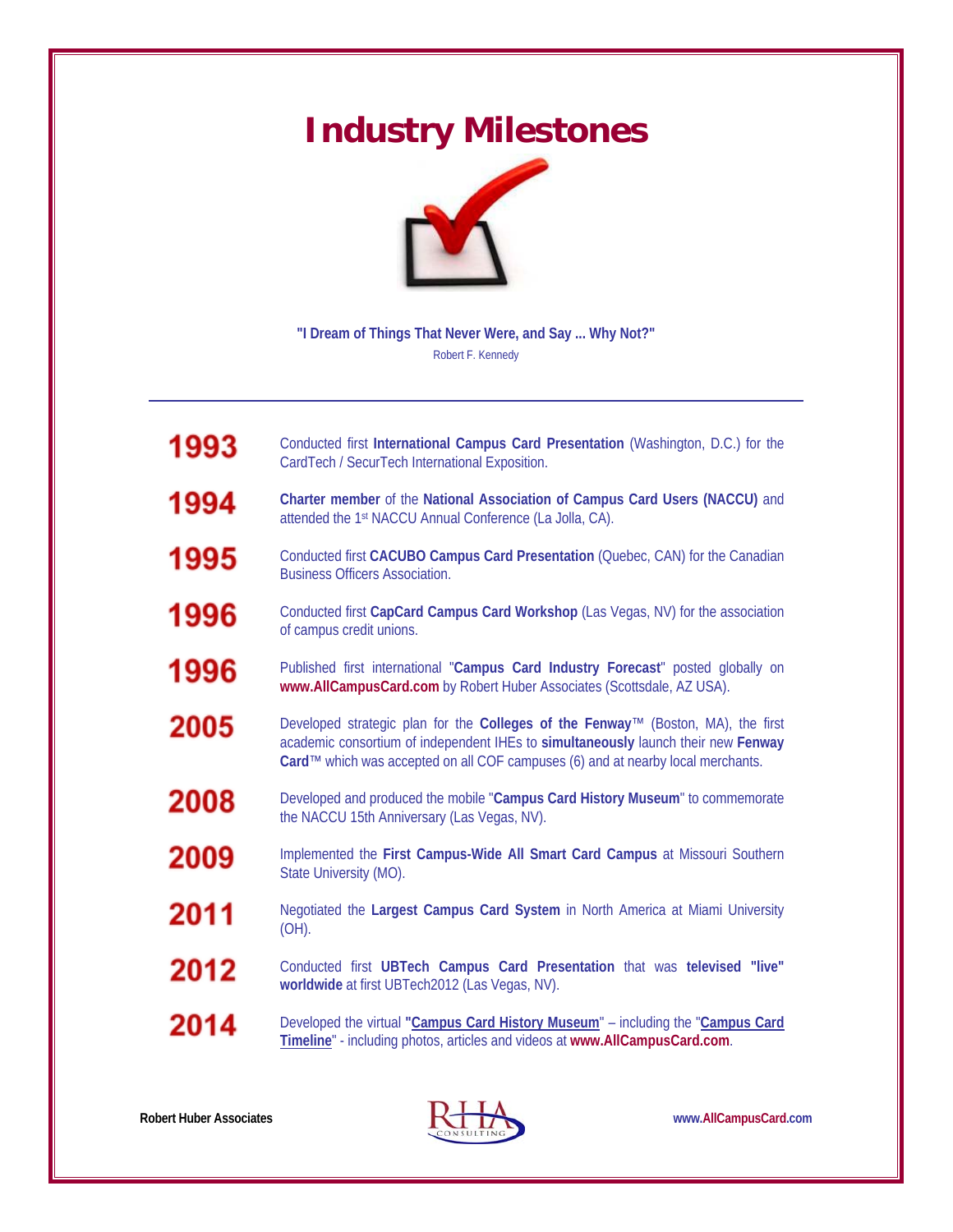

# **Hall of Fame Honoree**

#### **Robert C. Huber, CMC, CPCM**

**President & CEO Robert Huber Associates Scottsdale, Arizona USA** 



**Robert C. Huber, CMC, CPCM**, was one of seven Delawareans inducted into the Mount Pleasant "Hall of Fame" by the Mount Pleasant High School Historical Society on October 23, 2009, as recognition for their professional achievements and lifetime of community service.

Dr. Jesse Morris and Robert Huber founded **WMPH-FM** during their senior year at Mount Pleasant High School. The school district received the federal F.C.C. station license a year later. Delaware's First Educational FM radio station is now one of the oldest high school educational radio stations in the world (91.7 mHz) and can be heard internationally online at [www.WMPH.net](http://www.wmph.net/).

Mr. Huber has been a lifelong entrepreneur and visionary with a passion for business and exceptional customer service. After opening 50 national restaurants, he has transformed the Campus Card Industry over 30 years.

In 1985, he developed the revolutionary "**All-Campus Card**" (Photo 4-year Multi-Application Credential) and centralized **Campus Card Customer Service Centers** ("One-Stop Shopping") – concepts since implemented by thousands of colleges, universities, hospitals and corporations worldwide.

Hall of Fame 2009 recipients included Dr. Arthur Coburn (Cardiologist, Humanitarian), Dr. John Crum (Delaware Educator, Former MPHS Teacher), Dr. Carol Hoffecker (University of Delaware Professor Emerita, Delaware Historian), Mr. Robert Huber (Entrepreneur, Co-Founder of WMPH-FM), Mr. John Jancuska (UMBC Baseball Head Coach), Mr. Rodney Lambert (Delaware Sports Hall of Fame Recipient), and Dr. Jesse Morris (Psychiatrist, Co-Founder of WMPH-FM).

Commemorating plaques and photographs of each inductee reside in the lobby of Mount Pleasant Senior High School in Wilmington, Delaware.

www.allcampuscard.com / rha-consultants / robert-c-huber-cmc-cpcm / hall-of-fame-honoree/ Video

#### **Robert Huber Associates**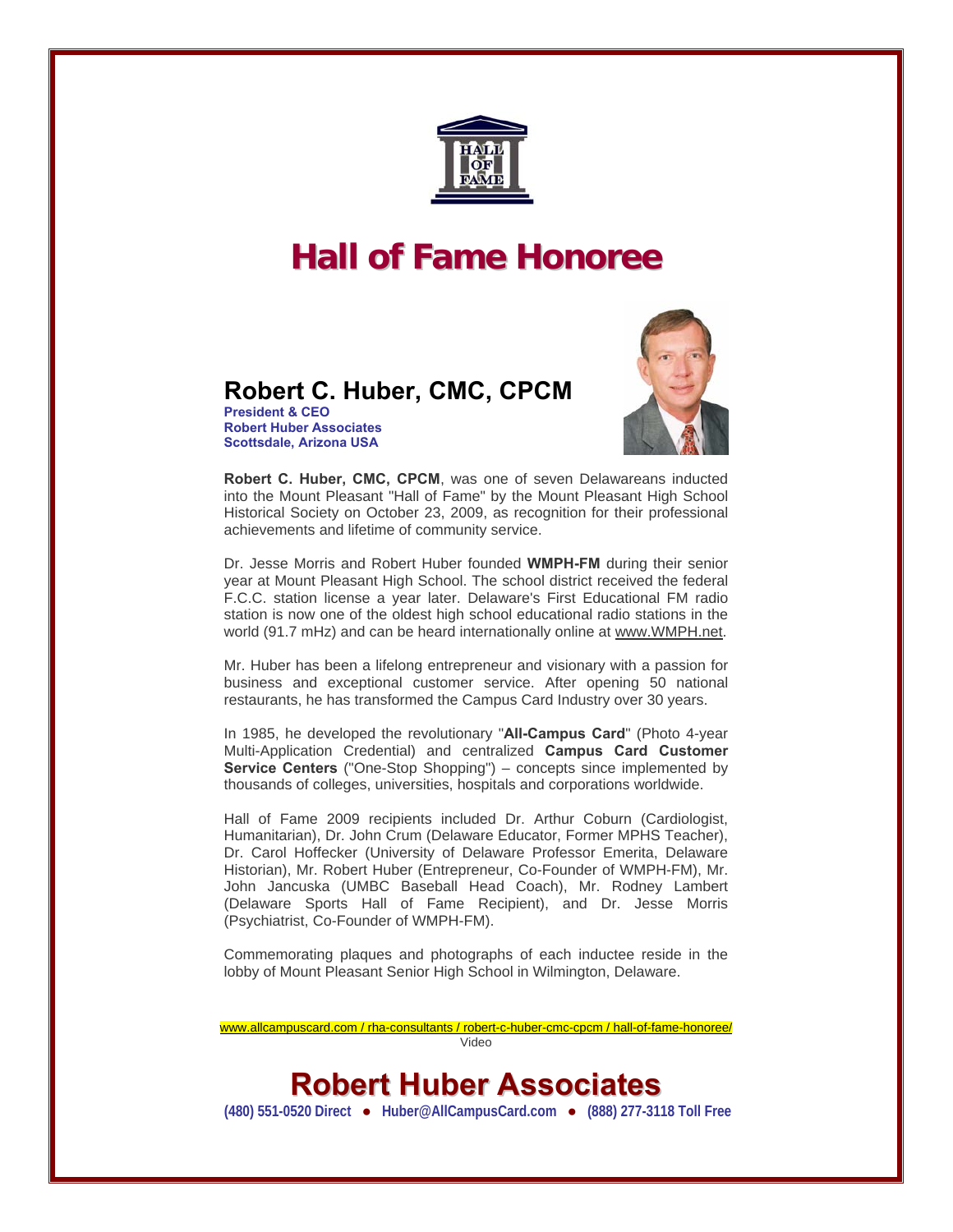

# **Consultant Benefits**



**Mission Focus Specialized Expertise Vendor Independence Impartiality & Objectivity Notable Client Endorsements Expansive Business Knowledge Cost Savings & Revenue Ideas Entrepreneurial Visionary Best Practices Advocate Enterprise Perspective In-Depth Experience Industry Respect Expansive Network Professional Negotiator Project Organization Specialist Professional Oversight & Guidance Certified Business & Security Consultants**

**Our Vendor-Independent Business Consultancy Strives To Assist Clients To Operate More Efficiently, Resolve Business Challenges, and Maximize Strategic Business Opportunities.**

### **Robert Huber Associates**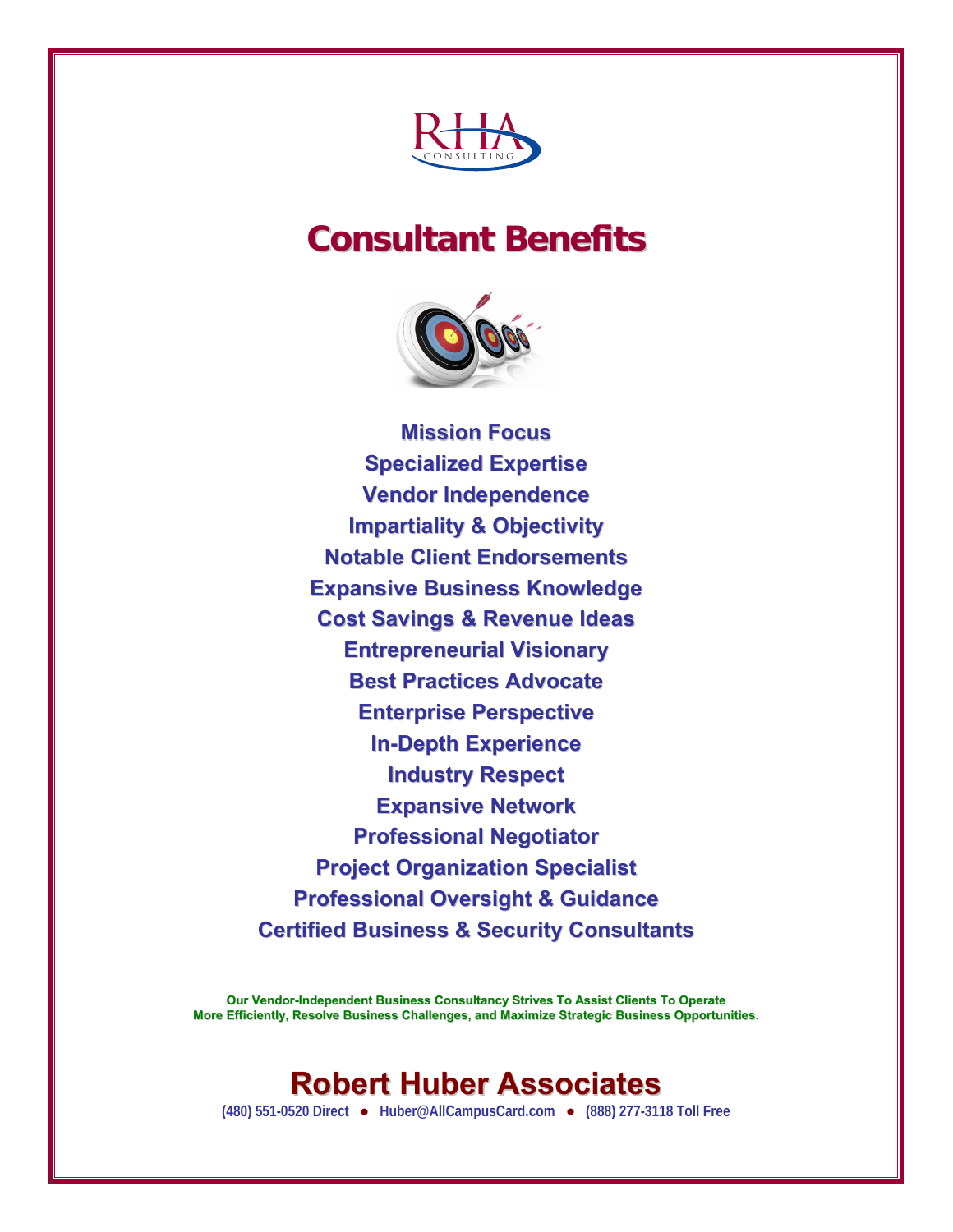#### **Higher Education Typical Cost Comparisons**



#### **Campus Card Access System Implementations**



### **Robert Huber Associates**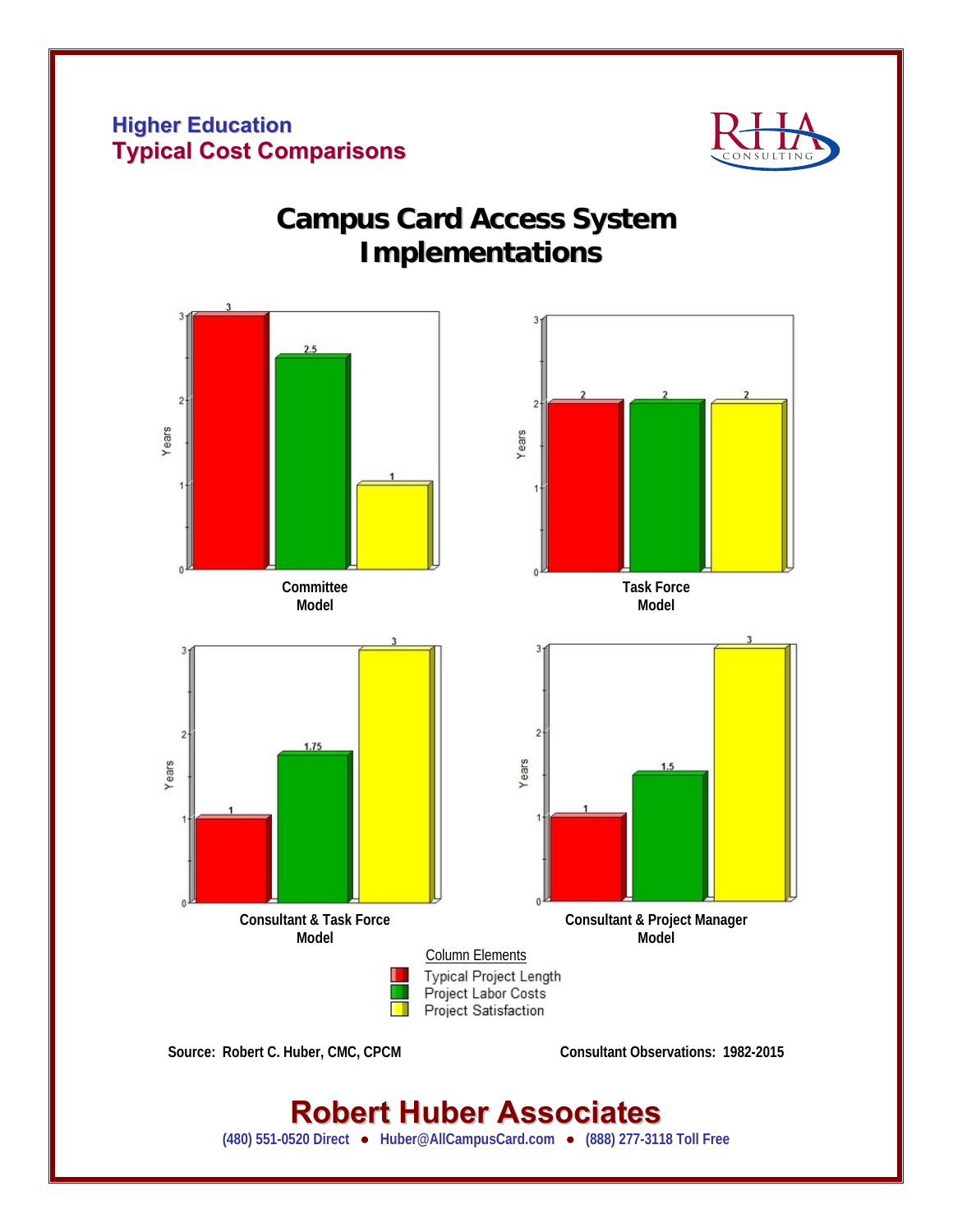

# **Reference List**

#### **INCLUDED**

**Over 50 Respected Higher Education Administrators Throughout North America Contact Information** 

**COPY PROVIDED UPON REQUEST**

#### **CONTACT**

**Robert C. Huber, CMC, CPCM President Robert Huber Associates** 

### **Robert Huber Associates**

 **(480) 551-0520 Direct ● Huber@AllCampusCard.com ● (888) 277-3118 Toll Free www.Linkedin.com / In / RobertHuberAssociates**